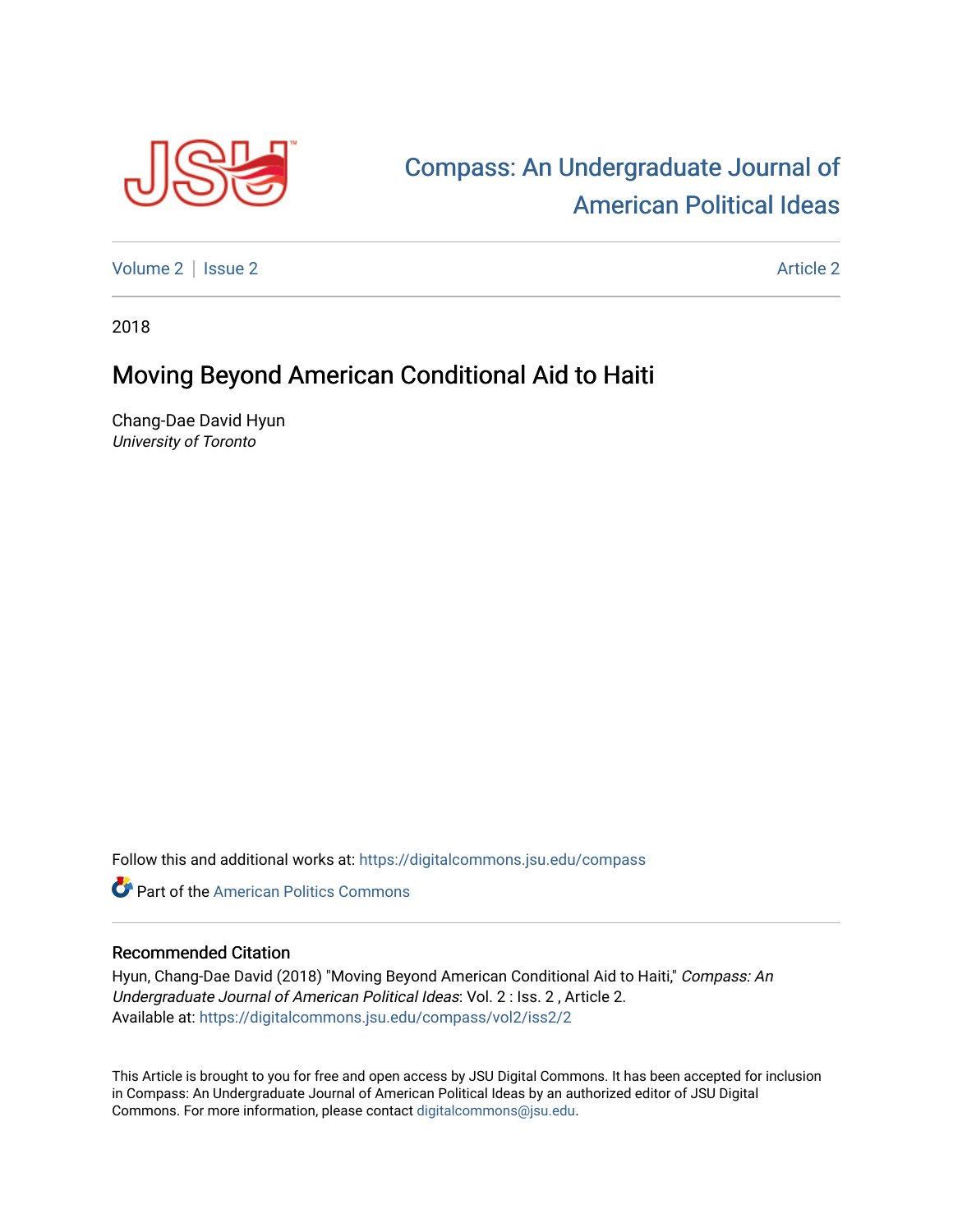Title: Moving Beyond American Conditional Aid to Haiti

Author: Chang-Dae David Hyun

University: University of Toronto

Biography: Chang-Dae David Hyun, former sergeant with the Republic of Korea Air Force, earned his Honors B.A (2017) at the University of Toronto specializing political science. He is the winner of the Kathleen & William Davis Scholarship and Saul & Lois Rae Scholarship at University College (U of Toronto), and spent summer 2017 on a full scholarship to Tsinghua University of China.

Abstract: A root cause of Haiti's poverty is the IMF's structural adjustment plan. A solution based on Chinese aid, unlike neo-liberal policies, allows Haiti to protect its rice and other industries.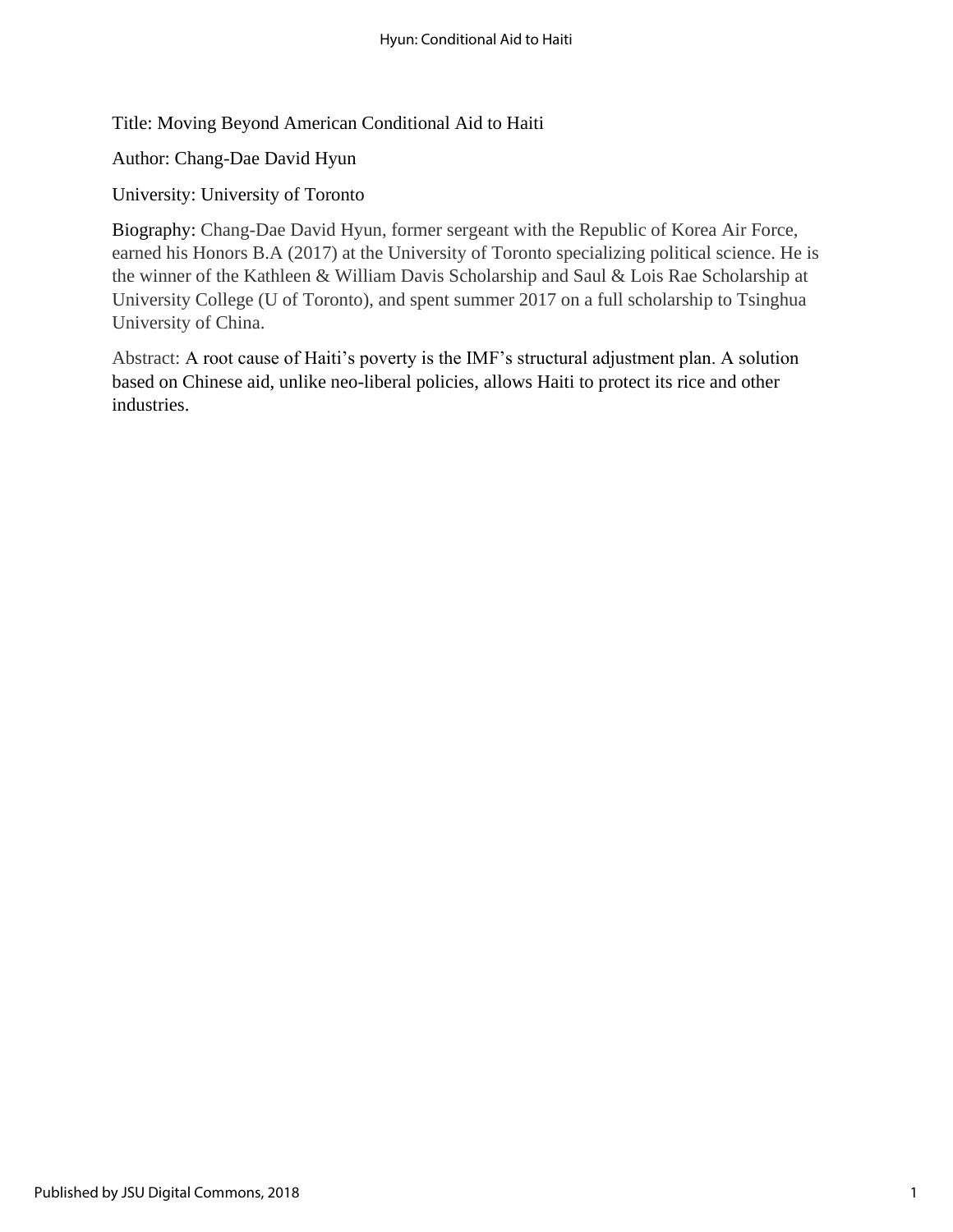Haiti is one of the poorest countries today, with an extreme poverty rate. Its per capita income is two hundred fifty dollars, while 80% of the rural population makes less than \$1.25 per day (World Bank, 2017). Although the country has abundant natural resources, resources are extracted by foreign predators, leaving very few margins to local Haitian people. I will argue that the problems in Haiti became most salient when the United States imposed the International Monetary Fund's (IMF) structural adjustment plan. It promised a profitable transition from agricultural industry to light manufacturing industry; instead, it destroyed Haiti's agricultural industry while its manufacturing industry showed minimal success. The country lost its political autonomy while it became more dependent on foreign capital that is largely operated by American companies. In this paper, I will address the problems of the IMF's structural adjustment plan and offer solutions to improve Haiti's agricultural industry. I will argue that China's unconditional aid is important to reduce the dependency on Western capital and also develop protective policies for agricultural industries; in particular, the rice industry.

The United States introduced the IMF structural adjustment plan in Haiti with hopes of diversifying the country's economy by making a transition from agricultural-based to a lightmanufacturing economy. The IMF emphasized the limitations of agricultural industries, such as their seasonality and vulnerability to natural disasters. On the other hand, producing lightmanufacturing goods would be less-exposed to environmental threats and more profitable than agriculture. These ideas were supported by Ronald Reagan's Caribbean Basin Initiative that emphasized the importance of free trade and free markets; eventually, Haiti would transition from an agrarian society into a manufacturing economy. Consequently, in 1986, the IMF implemented the structural adjustment plans; eliminating import tariffs, privatizing state-owned industries, and reducing the budget for the government agricultural agencies (Chavla 2010).

However, these structural adjustment plans brought devastating effects in Haiti, especially on the production of rice, which has been the most popular staple in Haiti. The import tariff on rice was cut from 50% to the IMF imposed 3% (Chavla 2010). The subsequent massive influx of cheap American rice that came after outcompeted Haitian small farms. Inevitably, many Haitian farms closed down, and the country started to lose its self-sufficiency in crops. Before 1987, Haiti used to meet all its rice demand, but by 2003, approximately 80% of all rice consumed in Haiti was imported from the United States (Chavla 2010). Furthermore, the dependency from the American imports had created negative impacts on the trade balance. Although Haiti only made \$75million from exports in 1992 (Department of State, 1994), they had to spend \$373 million on American rice imports by 1994 (Chavla 2010).

Meanwhile, the transitioning from agriculture into light-manufacturing showed marginal success. Generally speaking, Haiti do not have comparative advantage in labor-intensive industries compared to Bangladesh or China that has huge lands and large populations. Therefore, Haiti has been facing difficulty in attracting foreign investors that are willing to build factories in Haiti. Inevitably, Haitian government had to incentivize private companies, which was largely paid at the expense of workers. Haitian laborers face extreme exploitation that includes lowest wages in the hemisphere, long working hours, and experiencing violations of human rights (Hallward 2004). Yet, those farmers who lost jobs due to neo-liberal policies, still face difficulty in finding jobs in light-manufacturing industries. According to World Bank data in 2010, Haiti's leading light-manufacturing industry, apparel, employs only 25,000 in 23 companies (Bringing HOPE to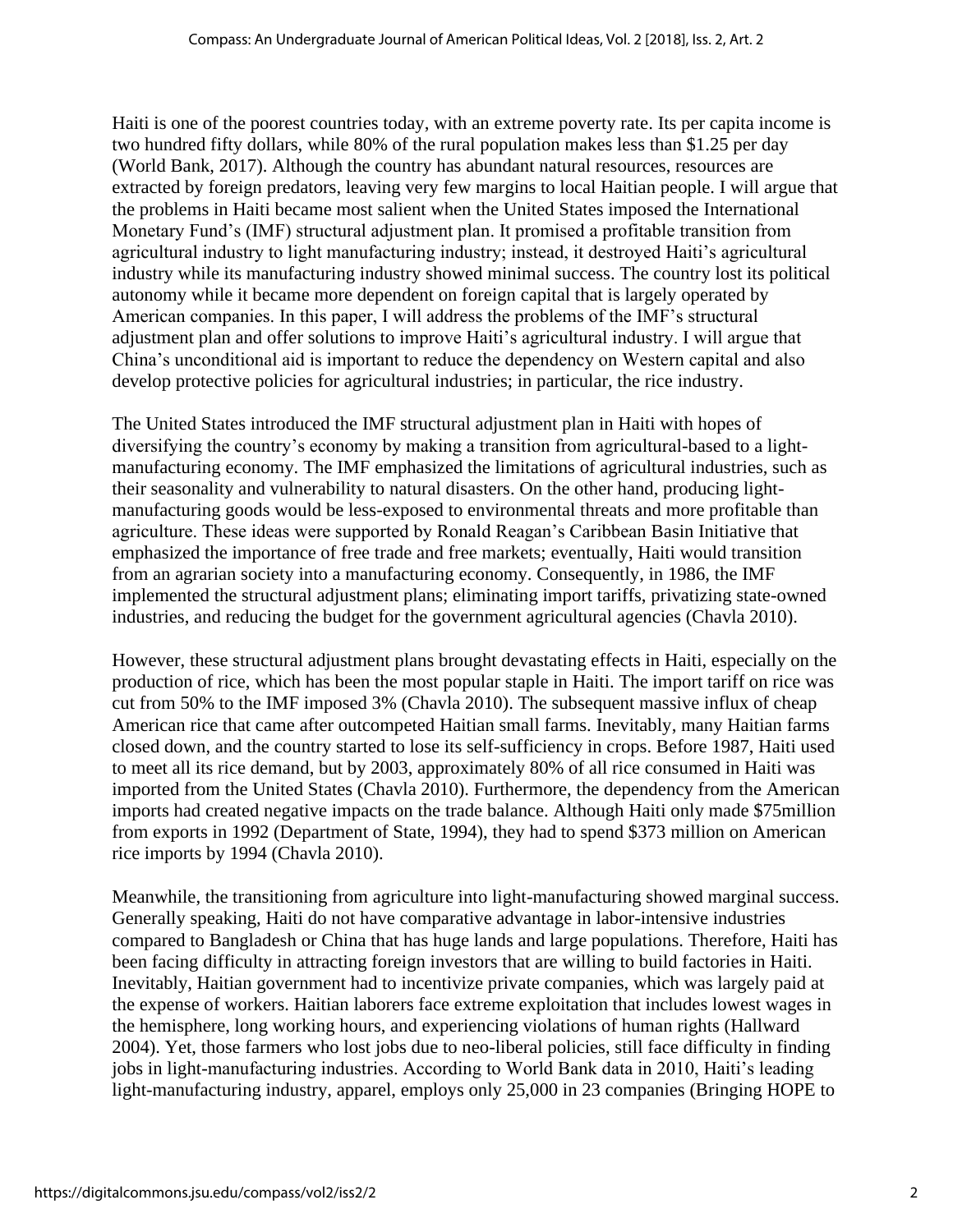Haiti's Apparel Industry 2009, 14). Considering there are over 2 million people in Port-au-Prince, the industry only includes 1% of its labor. In short, unemployment is a huge problem in Port-au-Prince where more than 40% of the population remained unemployed in 2010 (World Fact Book 2017). Many Haitian peasants, which make up more than 80% of the total population, moved to Port-au-Prince after the structural adjustment plan; but they are still discontent from lack of opportunities.

Despite these harsh conditions, it has been difficult for Haitian government to initiate economic solutions because its political autonomy has been hampered by the United States. The IMF conditions reduced the role of the Haitian government while allowing American companies to exert greater influence in Haitian affairs. Furthermore, the capital dependency on the IMF created further problems when there were disagreements between Washington and Port-au-Prince. The United States placed an aid embargo on Haiti in protest of the election of Jean Bertrand Aristide, who had won 92% of the votes in the 2000 election (World Fact Book). Consequently, in April 2001, the United States blocked the release of \$148 million in loans from the Inter-American Development Bank and another \$470 million scheduled for the following years (Street 2004, 6). Inevitably, Haitian government had to shrink its fiscal budget while the nominal GDP fell from \$4 billion in 1999 to \$2.9 billion in 2003 (ibid.). This incident showed that Haitian government has very limited leverage in terms of protecting its political autonomy because of its capital dependency on the United States.

China's developmental aid has been increasingly important in the Caribbean. Between 2002 to 2007, China's aid increased almost 15 times over: from \$1.5 billion to \$25 billion (Bernal 2015, 1422). By the end of 2009, China provided aid to 123 developing countries including 13 countries in the Caribbean (Bernal 2015, 1422, 1424). The increase in Chinese aid coincided with the declining aid from the United States. Sir Ronald Sanders, who serves as a diplomat for Antigua and Barbuda, argues that China "filled a void left by the United States and other Western nations" (Sanders 2011). But more importantly, China's developmental assistance has been dispensed with less conditionality than Western aid (Hodzi et al. 2012, 80).

Suriname is one of the Caribbean countries that has benefitted most from Chinese aid. In 2005, Suriname received \$23.6 million in developmental aid from China, which was nearly one third of the \$87 million in aid dispersed through the Caribbean as a whole (Bernal 2015, 1423). It coincided with decrease of Western aid after Desi Bouterse's military dictatorship was established in 1980s. The United States viewed Bouterse's government as illegitimate and human rights abuser; consequently, the United States contributed minimal aid. In 2014, Suriname received \$4,296 aid from the United States, which is much less than the average of \$537,839 United States aid dispersed to South American countries (State Department, U.S. Foreign Assistance to Suriname). There was a marginal increase in 2015 when Suriname received \$19,246 from the United States, but even the increased amount comes to \$0.04 per person considering Suriname's total population of 542,975 (ibid.).

Despite criticisms by the West, Suriname's political conflicts did not deter China from providing developmental aid to the country. Chinese ambassador to Suriname, Yuan Nansheng, said China had no problem with the questions surrounding Mr. Bouterse's past, even as the president also remains on trial for killing fifteen top opponents in the 1980s (Romero 2017). With the China's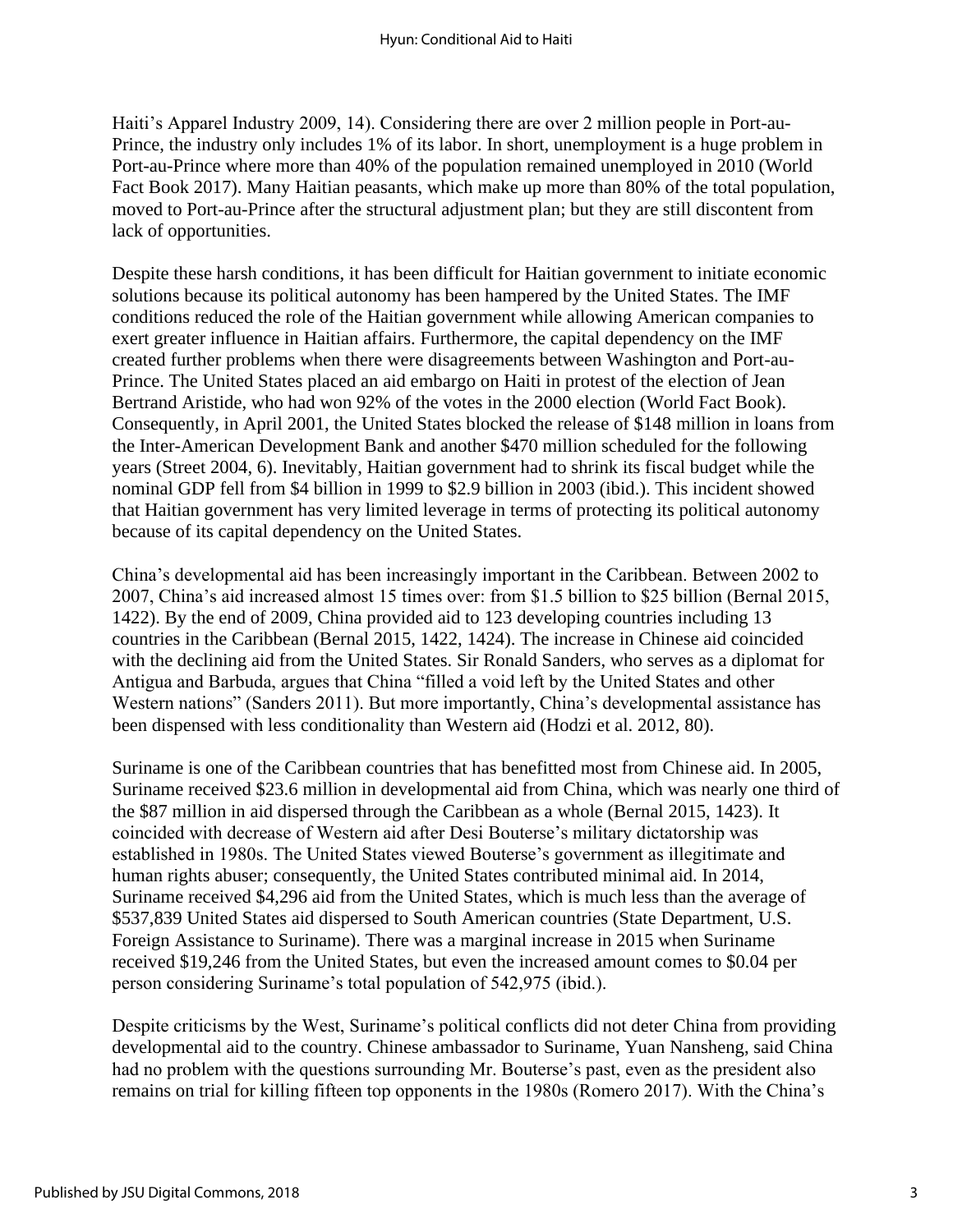economic support, Suriname could pursue development, including construction of low-income housing, deriving renewable energy from rice husks, shrimp farming, and upgrading the state television network (Romero 2017). Furthermore, Suriname's agricultural industry benefitted from China's increased economic support. A Chinese firm named China Zhang Heng Tai reconstructed palm oil plantation that was destroyed by the civil war (Ellis 2012, 91). Moreover, Suriname benefitted from the non-interventionist policy of the Chinese government. It allowed Suriname government to promote protective policies for its local agricultural products. According to the International Trade Administration, Suriname has the highest import tariffs on agricultural products, which is set at 40% to 50% (International Trade Administration 2017). Despite the absence of Western aid, Chinese economic assistance allowed Suriname to remain one of the strongest economies in the Caribbean.

Similarly, Haiti could benefit from China's unconditional aid and reduce its dependency on Western capital. As explained earlier, Western conditional aid significantly restrained Haiti's political autonomy, while the embargo on aid was used as a tool of the United States to exert its influence in Haiti. However, China's less-conditioned aid could be an alternative source of income that does not limit Haiti's own fiscal policies. For China, investing and providing aid in Haiti could also be beneficial considering Haiti's abundant natural resources. In the northern region in Haiti, gold, copper, and silver, reserves are estimated to be worth more than \$20 billion (Raymond 2014). Furthermore, oil reserve in Haiti is worth \$120 billion (Haiti News Haiti 2015). Considering China's major interest in natural resources in order to accommodate its shortages from excessive consumption, Haiti has potential to attract Chinese capital.

However, a limitation to this approach is Haiti's diplomatic relationship with China. Haiti, along with St. Kitts, Nevis and St. Lucia, have never received any developmental aid from China (Bernal 2010, 289), because they recognized Taiwan which contradicts the one-China policy (Bernal 2015, 1410). However, Haiti could also benefit from smart diplomatic strategy that uses tensions between China and Taiwan. Of course, it would be too radical to completely change a stance and exclude Taiwan that has been Haiti's generous donor for more than a decade. But, it is important for Haiti to incorporate both China and Taiwan, rather than excluding China completely, which is what is happening today. This is a policy adopted by Saint Vincent and the Grenadines, the only country in the Caribbean that recognizes both China and Taiwan. Consequently, they benefit by being the third largest recipient of Chinese aid in the Caribbean while traditional benefits from Taiwan remain intact (Bernal 2010, 289).

Haitian rice industries had been successful before the IMF's structural adjustment plan. History provides evidence for Haiti's successful rice industries when there was no American intervention. After America intervened in Haiti in 1915, Haiti's domestic rice industries started to decline. In the decade of 1917 to 1926, annual imports of rice averaged over \$300,000 in value while local farms grew smaller in size (Moore 1972, 157). However, as Americans left Haiti in the early 1930s, local farms started to grow again. Imports have gradually declined and smallscale local farms started to dominate rice production in Haiti. Between 1930s to 1950s, production of rice has expanded to make the country self-sufficient (ibid.). The pace of growth in the industry was so rapid that by 1960, Haiti's rice production was nearly double the output from the previous decade (Moore 1972, 157-158). However, the rice production halted when the United States intervened again in the mid 1980s with the IMF's structural adjustment plan. As a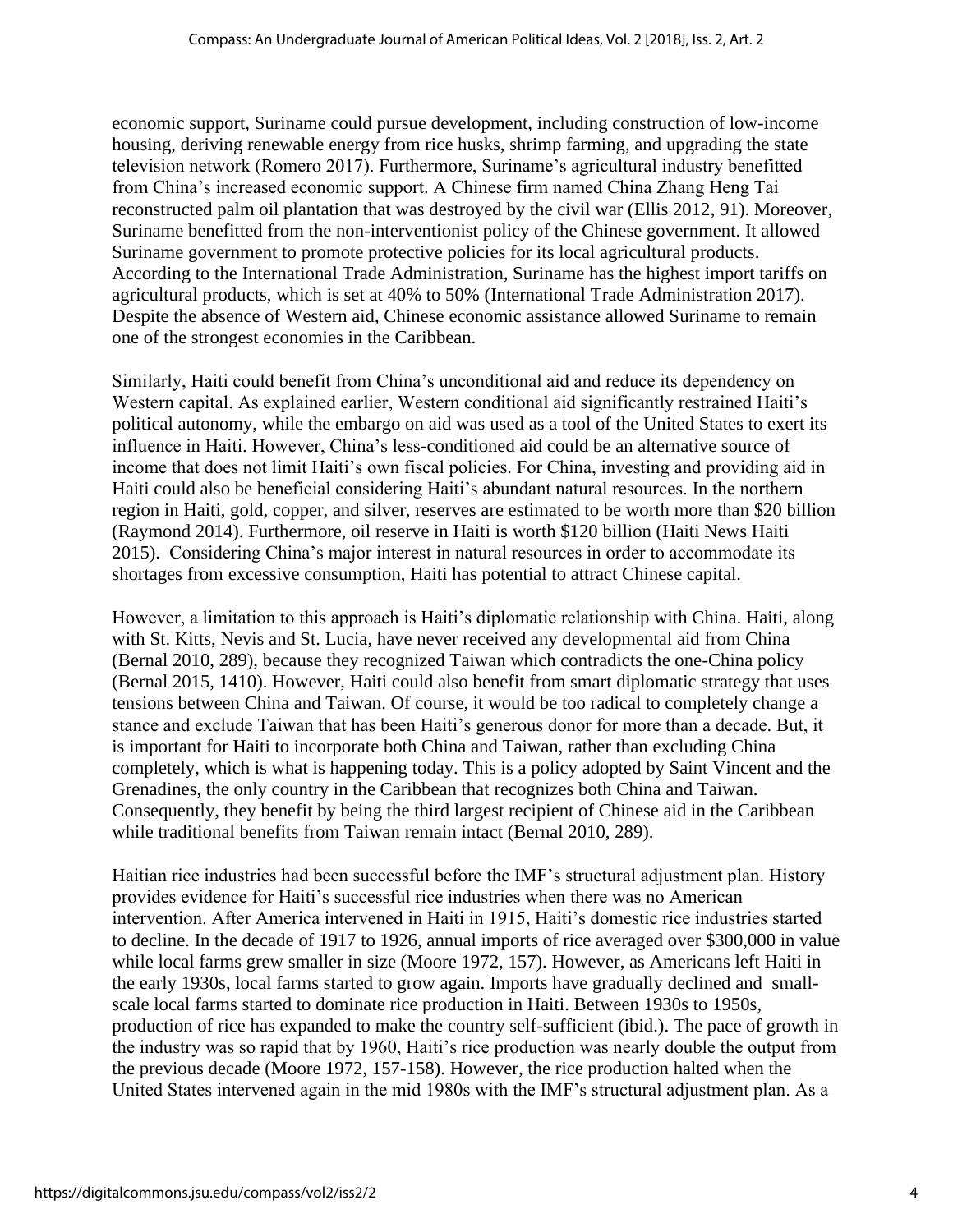result, local farms have been wiped out by American rice companies again, while the country became dependent on rice imports.

A strategy to improve Haiti's rice industry is to provide subsidies in order to protect local farms from foreign companies. Subsidies allow farmers to absorb external shocks such as inflation and oil crises. In particular, managing oil shock is critical because the cost of fuel affects 10-15% of the total cost of production for rice. In the case of Suriname, the government paid rice farmers nearly \$28 (SRD 213) per bag of 79kg of wet paddy rice, in order to compensate for the increase in oil price (ibid.). However, in the current situation, Haitian rice industry receives no support from the government (Georges 2014). It makes it very difficult for Haitian farmers to compete against American industries that are protected by its own farm bill. American rice production benefits from double subsidy, subsidies from production and subsidies from exportation (Kushner 2012). Therefore, it is also important for Haitian government to take action in subsidizing its own industry as well.

Furthermore, it is important to invest in infrastructure and technology to increase the productivity of rice industries in Haiti. The expansion of Haitian rice production in the mid-1900s was possible because of the beginning of an irrigation program in the Artibonite Valley (Moore 1972, 157). Also, the Organisme de Développement de la Vallée de l'Artibonite (ODVA), the Artibonite Valley Authority, played a significant role in promoting technological advancement by operating an experimental farm: new strains of rice have been introduced, the land has been carefully prepared by machinery, and the paddy water has been regulated (ibid.). However, in 2000, the ODVA's attempt to reform Haiti's agricultural industry has been obstructed by accusations of patronage and favoritism; as they were heavily criticized by small farmers accusing them of favoring landowners (Delicé, Suffrard & Charles interview 2010). In going forward, Haitian government needs to make more investments to improve productivity of agricultural industries; and they need to operate transparent bodies to promote such technological advancement.

Today, Haitians still lives in extreme poverty. A country that used to be self-sufficient in most crops, now became dependent on American imports. The United States created most of these problems by intervening the country to impose the IMF's structural adjustment plan. Consequently, Haitian local farms have been wiped out by American companies. Although the former president, Bill Clinton, recognized that it was their mistake, we now have a country that is dependent on American capital and restrained in its political autonomy. China's lessconditional aid can be an alternative to reduce the dependency from the American capital, and to regain Haiti's political autonomy. Furthermore, the government needs to be active in protecting its agricultural business by providing subsidies, making investments, and attracting foreign investments all under the state control rather than completely relying on the "free market." A positive change in agricultural industries may also reduce the unemployment rate, and it would give an option for workers to escape from exploitative factory jobs, and it may strengthen Haitian economy.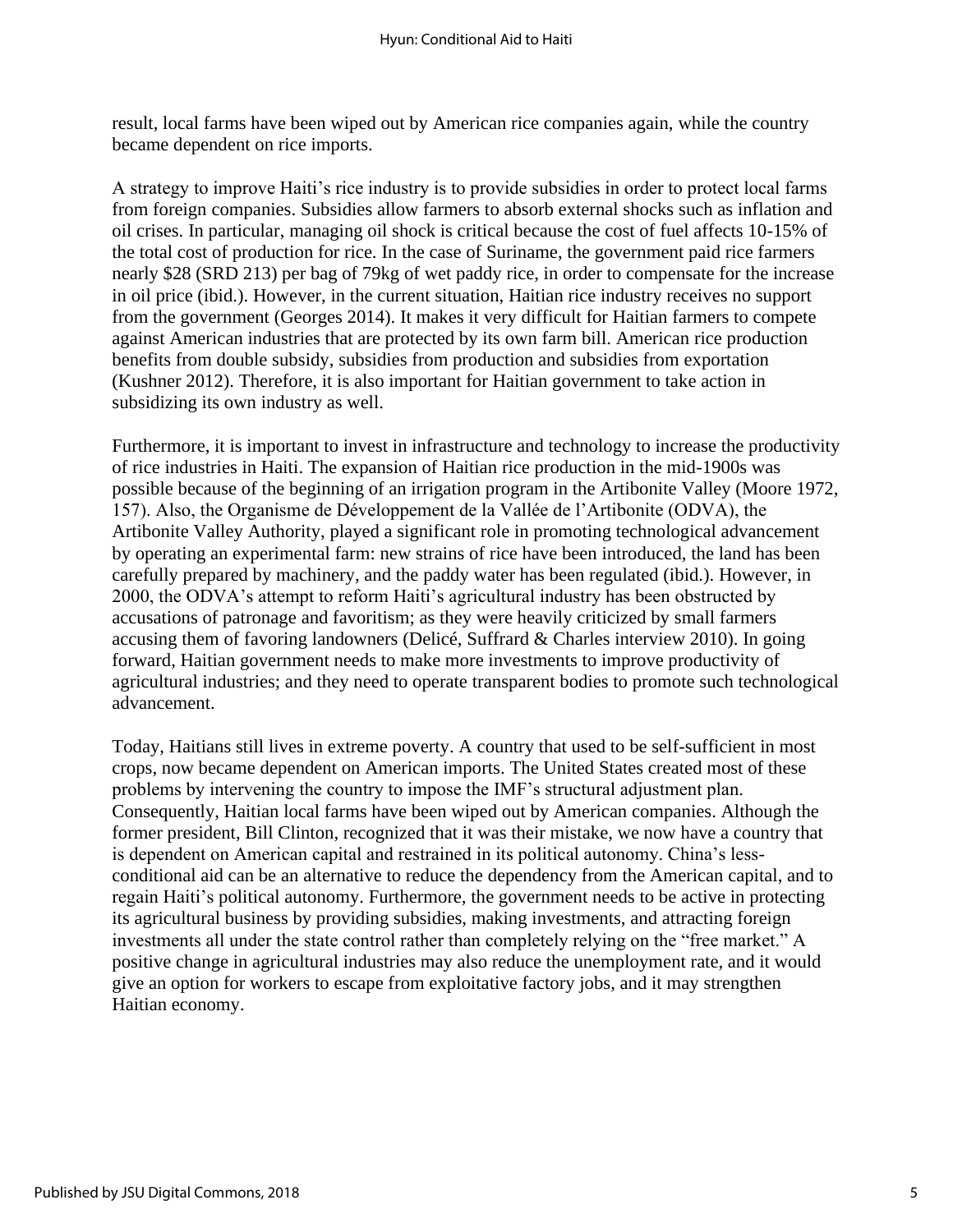## **WORKS CITED**

Bernal, Richard L. 2010. "The Dragon in the Caribbean: China-CARICOM Economic Relations." *The Round Table* 99, no. 408 (June 2010): 281-302.

Bernal, Richard L. 2015. "The Growing Economic Presence of China in the Caribbean." *The World Economy* 38( 9): 1409-1437.

"Bringing HOPE to Haiti's Apparel Industry." 2009. Nathan Associates Inc, for World Bank.

Chavla, Leah. 2010. "Bill Clinton's Heavy Hand on Haiti." Council on Hemispheric Affairs, April 13, 2010.

Delicé, Jean-Claude, Charles Suffrard, and Anderson Charles. Interview by Radio Haiti, *Face à l'Opinion: on Agrarian Reform*. January 10, 2010.

Ellis, R. Evan. 2012. "Suriname and the Chinese: Timber, Migration, and Less-Told Stories of Globalization." *SAIS Review* 32, no. 2 (Summer-Fall 2012): 85-97.

Georges, Josiane. 2004. "Trade and the Disappearance of Haitian Rice." *Ted Case Studies,* no. 725, June 2004. Accessed March 29, 2017. [http://www1.american.edu/ted/haitirice.htm.](http://www1.american.edu/ted/haitirice.htm)

Haiti News Haiti. 2015. "Haiti oil reserves are now worth \$120 billion." Posted September 15, 2015. Accessed April 1, 2017. [https://haitinewshaiti.blogspot.ca/2015/09/haiti-oil-reserves.html.](https://haitinewshaiti.blogspot.ca/2015/09/haiti-oil-reserves.html)

Hallward, Peter. 2004. "Option Zero in Haiti." *New Left Review* 27 (2004): 31-32.

Hodzi, Obert, Leon Hartwell, and Nicola de Jager, 2012. "Unconditional aid: assessing the impact of China's development assistance to Zimbabwe." *South African Journal of International Affairs* 19, no. 1 (April 2012): 79-103.

International Trade Administration. 2017. "Suriname Import Tariffs." Accessed March 27, 2017. [https://www.export.gov/apex/article2?id=Suriname-Import-Tariffs.](https://www.export.gov/apex/article2?id=Suriname-Import-Tariffs)

Kushner, Jacob. 2012. "Haitian farmers call on US to stop subsidizing its own." *Global Post,* April 12, 2012. Accessed March 27, 2017. [https://www.pri.org/stories/2012-04-12/haitian](https://www.pri.org/stories/2012-04-12/haitian-farmers-call-us-stop-subsidizing-its-own)[farmers-call-us-stop-subsidizing-its-own.](https://www.pri.org/stories/2012-04-12/haitian-farmers-call-us-stop-subsidizing-its-own)

Moore, O. Ernest. 1972. *Haiti: Its Stagnant Society and Shackled Economy.* New York: Exposition Press, 1972.

Raymond, Prospery. 2014. "Haiti's wealth of untapped mining resources must benefit the poor." *The Guardian,* January 21, 2014. Accessed April 1, 2017, [https://www.theguardian.com/global-development/poverty-matters/2014/jan/21/haiti-untapped](https://www.theguardian.com/global-development/poverty-matters/2014/jan/21/haiti-untapped-mining-resources-benefit-poor)[mining-resources-benefit-poor.](https://www.theguardian.com/global-development/poverty-matters/2014/jan/21/haiti-untapped-mining-resources-benefit-poor)